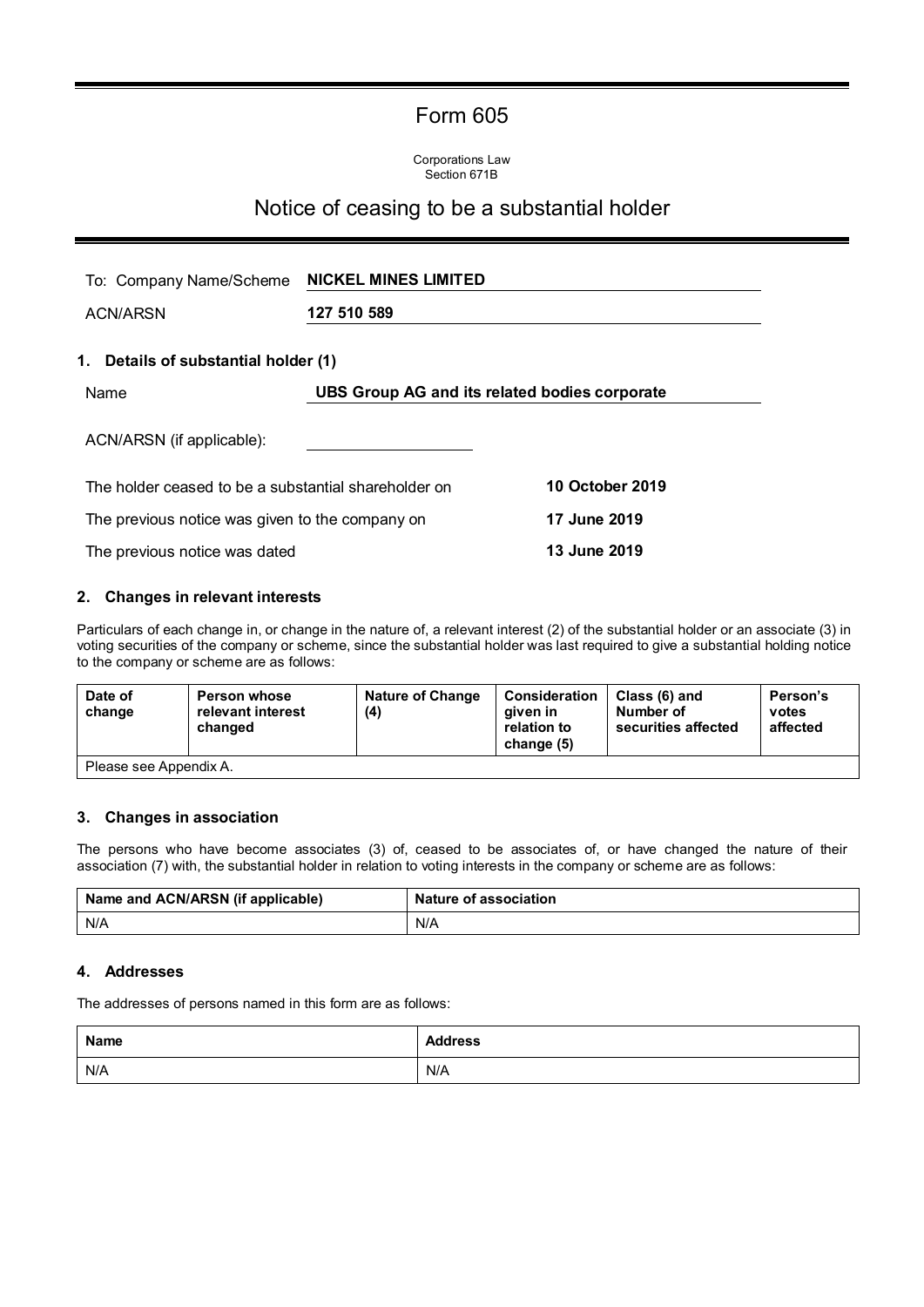#### **SIGNATURE**

|                       | Print Name: Andrew Costley                                                                                                                                                                                                                                                                                                                                      |       | Capacity: Authorised signatory |
|-----------------------|-----------------------------------------------------------------------------------------------------------------------------------------------------------------------------------------------------------------------------------------------------------------------------------------------------------------------------------------------------------------|-------|--------------------------------|
|                       | $Sign Here: \triangle . \n \n \begin{picture}(120,110) \put(0,0){\line(0,1){10}} \put(15,0){\line(0,1){10}} \put(15,0){\line(0,1){10}} \put(15,0){\line(0,1){10}} \put(15,0){\line(0,1){10}} \put(15,0){\line(0,1){10}} \put(15,0){\line(0,1){10}} \put(15,0){\line(0,1){10}} \put(15,0){\line(0,1){10}} \put(15,0){\line(0,1){10}} \put(15,0){\line(0,1){10}}$ | Date: | 14 October 2019                |
| Print Name: Minsoo Ha |                                                                                                                                                                                                                                                                                                                                                                 |       | Capacity: Authorised signatory |
|                       | Sign Here: 3- vulf                                                                                                                                                                                                                                                                                                                                              | Date: | 14 October 2019                |
|                       |                                                                                                                                                                                                                                                                                                                                                                 |       |                                |

Contact details for this notice:

---------------------------------------------------- Andrew Costley Group Compliance, Regulatory & Governance (T) + 852 3712 3707

------------------------------------------------------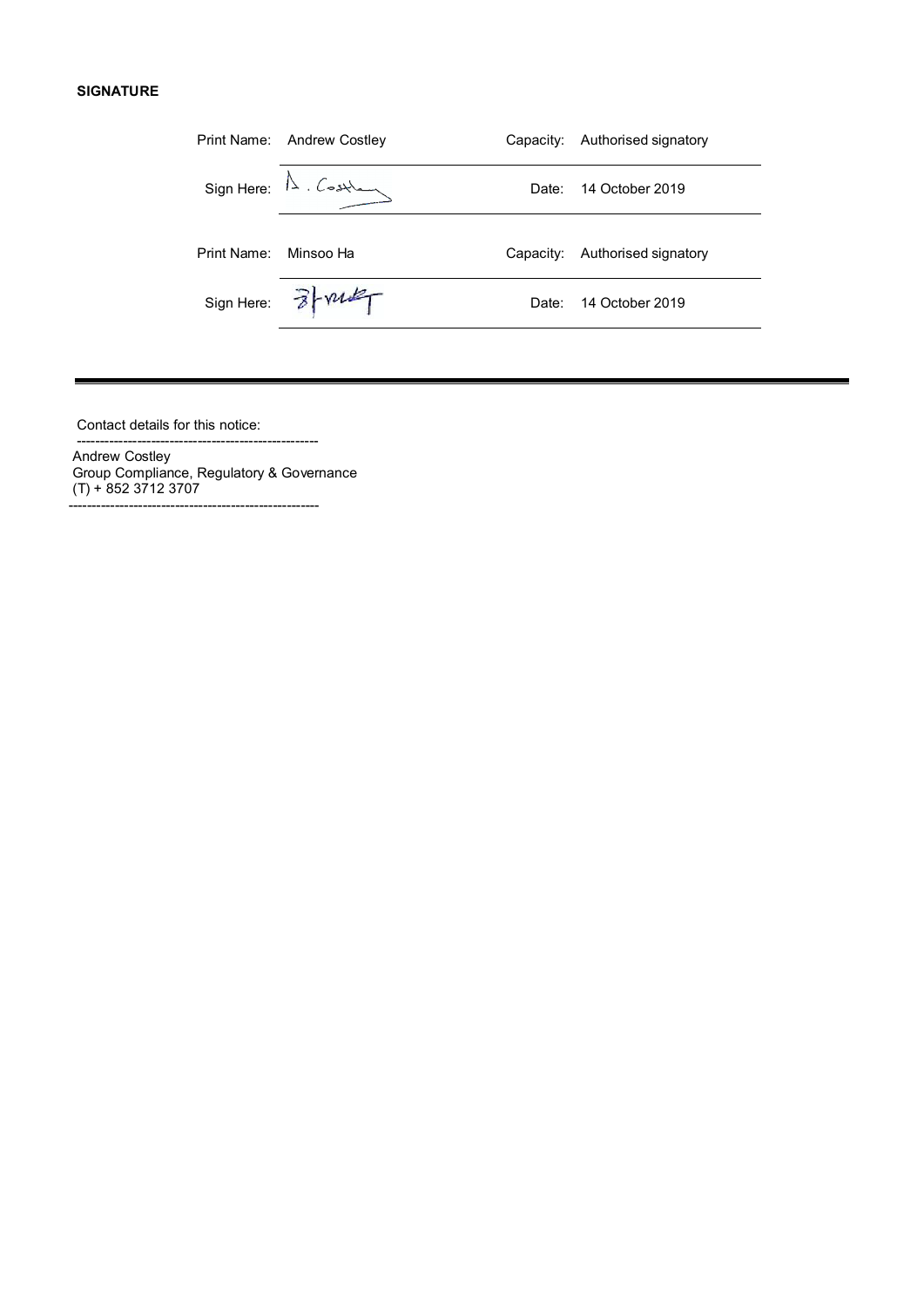|                   |                                           |                         |                                                     |                                | NIC - Appendix A |
|-------------------|-------------------------------------------|-------------------------|-----------------------------------------------------|--------------------------------|------------------|
| Date of<br>change | Person whose relevant interest<br>changed | <b>Nature of Change</b> | <b>Consideration given</b><br>in relation to change | <b>Number of</b><br>securities | Class            |
| 14-Jun-19         | UBS Securities Australia Ltd              | Sell                    | 416                                                 | (1,067)                        | Ordinary         |
| 17-Jun-19         | UBS Securities Australia Ltd              | Buv                     | 405                                                 | 1.067                          | Ordinary         |
| 17-Jun-19         | UBS Securities Australia Ltd              | Sell                    | 89,299                                              | (234, 689)                     | Ordinary         |
| 18-Jun-19         | UBS Securities Australia Ltd              | Sell                    | 1,533                                               | (3,982)                        | Ordinary         |
| 21-Jun-19         | UBS Securities Australia Ltd              | Sell                    | 57,249                                              | (136, 339)                     | Ordinary         |
| 02-Jul-19         | UBS Securities Australia Ltd              | Buy                     | 49,893                                              | 122,558                        | Ordinary         |
| 03-Jul-19         | UBS Securities Australia Ltd              | Buy                     | 67,909                                              | 162,812                        | Ordinary         |
| 04-Jul-19         | UBS Securities Australia Ltd              | Buy                     | 19,805                                              | 47,155                         | Ordinary         |
| 05-Jul-19         | UBS Securities Australia Ltd              | Sell                    | 8,164                                               | (18, 313)                      | Ordinary         |
| 08-Jul-19         | UBS Securities Australia Ltd              | Sell                    | 54,439                                              | (122, 390)                     | Ordinary         |
| 08-Jul-19         | UBS Securities Australia Ltd              | Sell                    | 15,600                                              | (35,073)                       | Ordinary         |
| 09-Jul-19         | UBS Securities Australia Ltd              | Sell                    | 580                                                 | (1,293)                        | Ordinary         |
| 10-Jul-19         | UBS Securities Australia Ltd              | Buy                     | 11,138                                              | 25,079                         | Ordinary         |
| 10-Jul-19         | UBS Securities Australia Ltd              | Sell                    | 6.057                                               | (13, 612)                      | Ordinary         |
| 11-Jul-19         | UBS Securities Australia Ltd              | Buy                     | 23,285                                              | 52,290                         | Ordinary         |
| 11-Jul-19         | UBS Securities Australia Ltd              | Sell                    | 19,118                                              | (42, 789)                      | Ordinary         |
| 11-Jul-19         | UBS AG London Branch                      | Stock received          | N/A                                                 | 5,000,000                      | Ordinary         |
| 12-Jul-19         | UBS AG London Branch                      | Stock returned          | N/A                                                 | (2,051,656)                    | Ordinary         |
| 15-Jul-19         | UBS Securities Australia Ltd              | Buy                     | 1,797                                               | 4,109                          | Ordinary         |
| 15-Jul-19         | UBS Securities Australia Ltd              | Buy                     | 26,972                                              | 60,762                         | Ordinary         |
| 15-Jul-19         | UBS AG London Branch                      | Stock returned          | N/A                                                 | (1,845,388)                    | Ordinary         |
| 16-Jul-19         | UBS Securities Australia Ltd              | Sell                    | 175                                                 | (381)                          | Ordinary         |
| 16-Jul-19         | UBS Securities Australia Ltd              | Buy                     | 24,798                                              | 54,500                         | Ordinary         |
| 16-Jul-19         | UBS Securities Australia Ltd              | Sell                    | 20.700                                              | (45,000)                       | Ordinary         |
| 16-Jul-19         | UBS Securities Australia Ltd              | Buy                     | 99,293                                              | 217,844                        | Ordinary         |
| 16-Jul-19         | UBS Securities Australia Ltd              | Buy                     | 19,852                                              | 43,176                         | Ordinary         |
| 16-Jul-19         | UBS Securities Australia Ltd              | Sell                    | 4,886                                               | (10, 534)                      | Ordinary         |
| 16-Jul-19         | UBS AG London Branch                      | Stock returned          | N/A                                                 | (23, 156)                      | Ordinary         |
| 17-Jul-19         | UBS Securities Australia Ltd              | Sell                    | 1,542                                               | (3,319)                        | Ordinary         |
| 17-Jul-19         | UBS Securities Australia Ltd              | Buy                     | 7,935                                               | 16,872                         | Ordinary         |
| 17-Jul-19         | UBS Securities Australia Ltd              | Sell                    | 62,566                                              | (133, 545)                     | Ordinary         |
| 17-Jul-19         | UBS Securities Australia Ltd              | Sell                    | 70,141                                              | (150, 939)                     | Ordinary         |
| 17-Jul-19         | UBS AG London Branch                      | Stock returned          | N/A                                                 | (229, 612)                     | Ordinary         |
| 17-Jul-19         | UBS AG London Branch                      | Stock returned          | N/A                                                 | (2,925,188)                    | Ordinary         |
| 18-Jul-19         | UBS Securities Australia Ltd              | Buy                     | 22.894                                              | 46,523                         | Ordinary         |
| 18-Jul-19         | UBS Securities Australia Ltd              | Sell                    | 14,272                                              | (28, 833)                      | Ordinary         |
| 18-Jul-19         | UBS Securities Australia Ltd              | Sell                    | 49,670                                              | (101, 078)                     | Ordinary         |
| 18-Jul-19         | UBS Securities Australia Ltd              | Sell                    | 134,442                                             | (280, 965)                     | Ordinary         |
| 19-Jul-19         | UBS Securities Australia Ltd              | Sell                    | 20,001                                              | (38, 352)                      | Ordinary         |
| $19 -$ Jul-19     | UBS Securities Australia Ltd              | Buy                     | 4,619                                               | 8,798                          | Ordinary         |
| 19-Jul-19         | UBS Securities Australia Ltd              | Sell                    | 27,395                                              | (52, 331)                      | Ordinary         |
| 19-Jul-19         | UBS Securities Australia Ltd              | Sell                    | 124,850                                             | (239, 497)                     | Ordinary         |
| 22-Jul-19         | UBS Securities Australia Ltd              | Buy                     | 41,550                                              | 75,000                         | Ordinary         |
| 22-Jul-19         | UBS Securities Australia Ltd              | Buy                     | 400,520                                             | 760,000                        | Ordinary         |
| 22-Jul-19         | UBS Securities Australia Ltd              | Sell                    | 48,679                                              | (90, 147)                      | Ordinary         |
| 22-Jul-19         | UBS Securities Australia Ltd              | Sell                    | 6,771                                               | (11, 895)                      | Ordinary         |
| 22-Jul-19         | UBS Securities Australia Ltd              | Buy                     | 17,250                                              | 30,936                         | Ordinary         |
| 22-Jul-19         | UBS Securities Australia Ltd              | Sell                    | 24,916                                              | (44, 700)                      | Ordinary         |
| 23-Jul-19         | UBS Securities Australia Ltd              | Sell                    | 119,279                                             | (226, 938)                     | Ordinary         |

| 23-Jul-19 | UBS Securities Australia Ltd | Buy            | 16,960  | 32,000     | Ordinary |
|-----------|------------------------------|----------------|---------|------------|----------|
| 23-Jul-19 | UBS Securities Australia Ltd | Buy            | 18,617  | 35,000     | Ordinary |
| 23-Jul-19 | UBS Securities Australia Ltd | Sell           | 18      | (35)       | Ordinary |
| 23-Jul-19 | UBS Securities Australia Ltd | Sell           | 13,882  | (26, 446)  | Ordinary |
| 24-Jul-19 | UBS Securities Australia Ltd | Buy            | 3,956   | 7,394      | Ordinary |
| 25-Jul-19 | UBS Securities Australia Ltd | Sell           | 333     | (599)      | Ordinary |
| 25-Jul-19 | UBS Securities Australia Ltd | Sell           | 19,600  | (35,000)   | Ordinary |
| 26-Jul-19 | UBS Securities Australia Ltd | Buy            | 13,057  | 23,745     | Ordinary |
| 29-Jul-19 | UBS AG London Branch         | Stock returned | N/A     | (15, 131)  | Ordinary |
| 30-Jul-19 | UBS Securities Australia Ltd | Buy            | 49,578  | 88,091     | Ordinary |
| 30-Jul-19 | UBS AG London Branch         | Stock returned | N/A     | (132, 055) | Ordinary |
| 31-Jul-19 | UBS Securities Australia Ltd | Buv            | 41,557  | 73,905     | Ordinary |
| 31-Jul-19 | UBS AG London Branch         | Stock returned | N/A     | (15, 757)  | Ordinary |
| 01-Aug-19 | UBS Securities Australia Ltd | Sell           | 2,259   | (4, 111)   | Ordinary |
| 01-Aug-19 | UBS Securities Australia Ltd | Sell           | 897     | (1,630)    | Ordinary |
| 01-Aug-19 | UBS Securities Australia Ltd | Sell           | 49.800  | (92,000)   | Ordinary |
| 01-Aug-19 | UBS AG London Branch         | Stock returned | N/A     | (72, 152)  | Ordinary |
| 02-Aug-19 | UBS Securities Australia Ltd | Buy            | 217     | 396        | Ordinary |
| 02-Aug-19 | UBS Securities Australia Ltd | Sell           | 4,455   | (8, 100)   | Ordinary |
| 02-Aug-19 | UBS Securities Australia Ltd | Sell           | 15,045  | (27, 605)  | Ordinary |
| 02-Aug-19 | UBS AG London Branch         | Stock returned | N/A     | (59, 382)  | Ordinary |
| 05-Aug-19 | UBS Securities Australia Ltd | Sell           | 334     | (641)      | Ordinary |
| 05-Aug-19 | UBS Securities Australia Ltd | Sell           | 2,556   | (4,890)    | Ordinary |
| 05-Aug-19 | UBS Securities Australia Ltd | Buy            | 6,890   | 13,386     | Ordinary |
| 05-Aug-19 | UBS Securities Australia Ltd | Sell           | 5,044   | (9,700)    | Ordinary |
| 05-Aug-19 | UBS Securities Australia Ltd | Sell           | 44,086  | (83, 750)  | Ordinary |
| 06-Aug-19 | UBS Securities Australia Ltd | Sell           | 396,416 | (760,000)  | Ordinary |
| 06-Aug-19 | UBS Securities Australia Ltd | Sell           | 363     | (742)      | Ordinary |
| 06-Aug-19 | UBS Securities Australia Ltd | Sell           | 2,864   | (5, 842)   | Ordinary |
| 06-Aug-19 | UBS Securities Australia Ltd | Buy            | 7,491   | 14,908     | Ordinary |
| 06-Aug-19 | UBS Securities Australia Ltd | Sell           | 3,596   | (7,051)    | Ordinary |
| 06-Aug-19 | UBS Securities Australia Ltd | Sell           | 14,019  | (29,999)   | Ordinary |
| 06-Aug-19 | UBS Securities Australia Ltd | Buy            | 6,119   | 12,546     | Ordinary |
| 06-Aug-19 | UBS Securities Australia Ltd | Buy            | 9,885   | 20,336     | Ordinary |
| 06-Aug-19 | UBS Securities Australia Ltd | Buy            | 16,077  | 32,657     | Ordinary |
| 06-Aug-19 | UBS Securities Australia Ltd | Buy            | 29,778  | 58,827     | Ordinary |
| 06-Aug-19 | UBS Securities Australia Ltd | Buy            | 107,305 | 211,981    | Ordinary |
| 07-Aug-19 | UBS Securities Australia Ltd | Sell           | 145     | (272)      | Ordinary |
| 07-Aug-19 | UBS Securities Australia Ltd | Sell           | 3,316   | (6, 235)   | Ordinary |
| 07-Aug-19 | UBS Securities Australia Ltd | Buy            | 74,140  | 138,580    | Ordinary |
| 07-Aug-19 | UBS Securities Australia Ltd | Sell           | 43,323  | (80,049)   | Ordinary |
| 08-Aug-19 | UBS Securities Australia Ltd | Buy            | 4,955   | 8,776      | Ordinary |
| 08-Aug-19 | UBS Securities Australia Ltd | Buy            | 170     | 299        | Ordinary |
| 08-Aug-19 | UBS Securities Australia Ltd | Buy            | 4.860   | 8,575      | Ordinary |
| 08-Aug-19 | UBS Securities Australia Ltd | Buy            | 13,106  | 22,758     | Ordinary |
| 08-Aug-19 | UBS Securities Australia Ltd | Buy            | 9,028   | 15,700     | Ordinary |
| 08-Aug-19 | UBS Securities Australia Ltd | Buy            | 60,153  | 106,900    | Ordinary |
| 08-Aug-19 | UBS Securities Australia Ltd | Sell           | 55,664  | (98,000)   | Ordinary |
| 08-Aug-19 | UBS Securities Australia Ltd | Sell           | 223     | (398)      | Ordinary |
| 08-Aug-19 | UBS Securities Australia Ltd | Buy            | 22,925  | 40,037     | Ordinary |
| 08-Aug-19 | UBS Securities Australia Ltd | Buy            | 14,379  | 24,899     | Ordinary |
| 09-Aug-19 | UBS Securities Australia Ltd | Sell           | 3,488   | (5,800)    | Ordinary |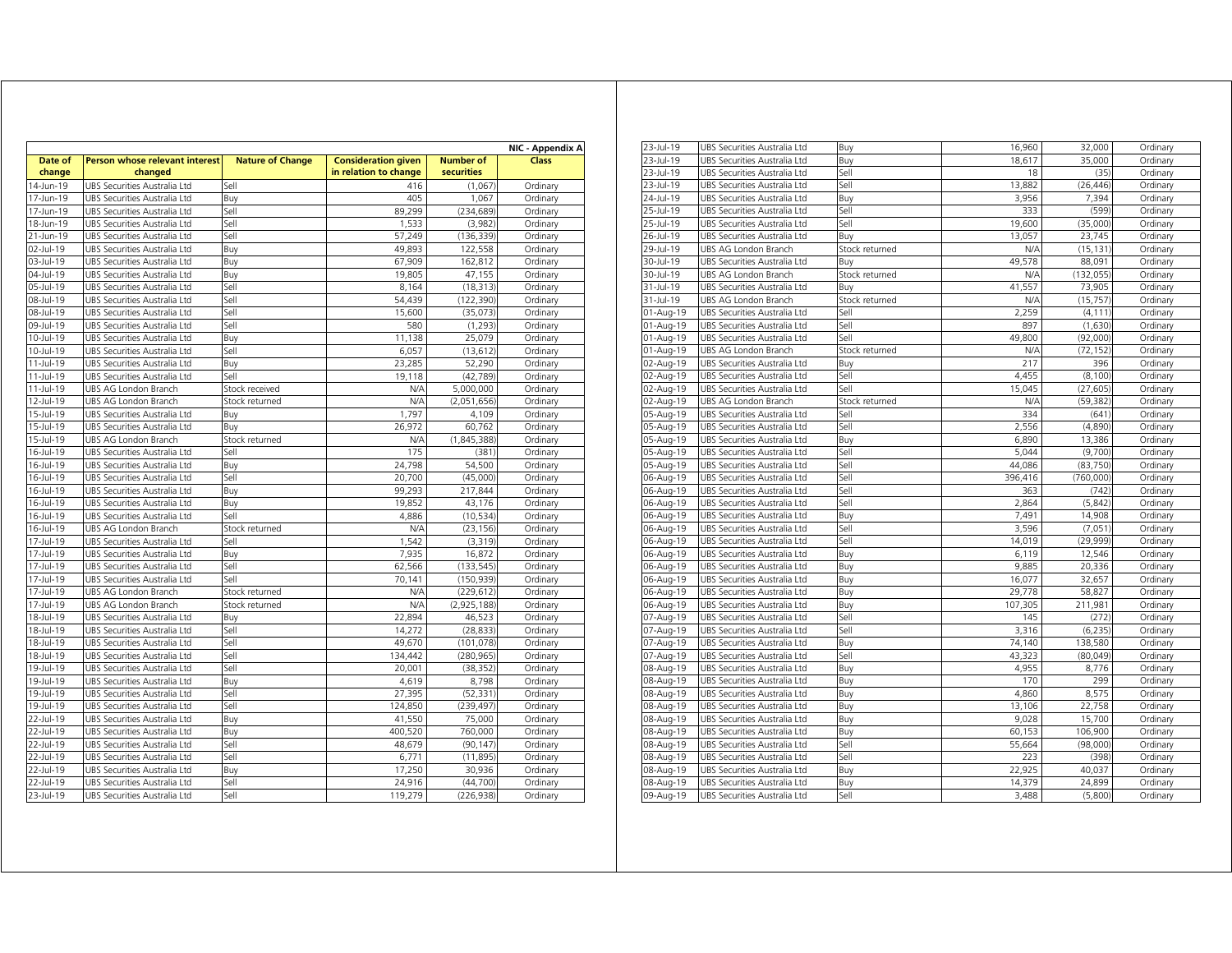| 09-Aug-19 | UBS Securities Australia Ltd | Buy            | 57,384    | 95,800     | Ordinary |
|-----------|------------------------------|----------------|-----------|------------|----------|
| 09-Aug-19 | UBS Securities Australia Ltd | Sell           | 19,118    | (30, 841)  | Ordinary |
| 09-Aug-19 | UBS Securities Australia Ltd | Sell           | 11,812    | (19, 766)  | Ordinary |
| 09-Aug-19 | UBS Securities Australia Ltd | Sell           | 5,974     | (10,000)   | Ordinary |
| 09-Aug-19 | UBS Securities Australia Ltd | Buy            | 11,756    | 20,209     | Ordinary |
| 09-Aug-19 | UBS Securities Australia Ltd | Sell           | 4,242     | (7, 100)   | Ordinary |
| 09-Aug-19 | UBS Securities Australia Ltd | Sell           | 40,484    | (65,097)   | Ordinary |
| 09-Aug-19 | UBS Securities Australia Ltd | Buy            | 1,508,104 | 2,516,863  | Ordinary |
| 12-Aug-19 | UBS Securities Australia Ltd | Buy            | 732       | 1,257      | Ordinary |
| 12-Aug-19 | UBS Securities Australia Ltd | Sell           | 3,318     | (5,711)    | Ordinary |
| 12-Aug-19 | UBS Securities Australia Ltd | Buy            | 97        | 167        | Ordinary |
| 12-Aug-19 | UBS Securities Australia Ltd | Buy            | 29,275    | 50,000     | Ordinary |
| 12-Aug-19 | UBS Securities Australia Ltd | Sell           | 276       | (478)      | Ordinary |
| 12-Aug-19 | UBS Securities Australia Ltd | Buy            | 16,077    | 27,529     | Ordinary |
| 12-Aug-19 | UBS Securities Australia Ltd | Sell           | 3,691     | (6, 364)   | Ordinary |
| 12-Aug-19 | UBS Securities Australia Ltd | Buy            | 24,764    | 42,324     | Ordinary |
| 12-Aug-19 | UBS Securities Australia Ltd | Buy            | 26,550    | 46,029     | Ordinary |
| 13-Aug-19 | UBS Securities Australia Ltd | Buy            | 307,122   | 510,000    | Ordinary |
| 13-Aug-19 | UBS Securities Australia Ltd | Sell           | 4,755     | (8, 248)   | Ordinary |
| 13-Aug-19 | UBS Securities Australia Ltd | Buy            | 37,700    | 65,000     | Ordinary |
| 13-Aug-19 | UBS Securities Australia Ltd | Sell           | 29,260    | (50,000)   | Ordinary |
| 13-Aug-19 | UBS Securities Australia Ltd | Buv            | 3,922     | 6,686      | Ordinary |
| 13-Aug-19 | UBS Securities Australia Ltd | Buy            | 3,302     | 5,697      | Ordinary |
| 13-Aug-19 | UBS Securities Australia Ltd | Buy            | 15,936    | 27,948     | Ordinary |
| 13-Aug-19 | UBS Securities Australia Ltd | Buy            | 9,157     | 15,718     | Ordinary |
| 13-Aug-19 | UBS Securities Australia Ltd | Buy            | 17,027    | 29,126     | Ordinary |
| 13-Aug-19 | UBS Securities Australia Ltd | Buy            | 71,086    | 122,668    | Ordinary |
| 13-Aug-19 | UBS Securities Australia Ltd | Buy            | 223,334   | 385,324    | Ordinary |
| 13-Aug-19 | UBS AG London Branch         | Stock returned | N/A       | (405, 017) | Ordinary |
| 14-Aug-19 | UBS Securities Australia Ltd | Sell           | 1,202     | (2,060)    | Ordinary |
| 14-Aug-19 | UBS Securities Australia Ltd | Sell           | 5,058     | (8,674)    | Ordinary |
| 14-Aug-19 | UBS Securities Australia Ltd | Buy            | 11,156    | 18,759     | Ordinary |
| 14-Aug-19 | UBS Securities Australia Ltd | Sell           | 4,367     | (7, 595)   | Ordinary |
| 14-Aug-19 | UBS Securities Australia Ltd | Sell           | 11,693    | (19, 886)  | Ordinary |
| 14-Aug-19 | UBS Securities Australia Ltd | Buy            | 67,288    | 115,101    | Ordinary |
| 14-Aug-19 | UBS Securities Australia Ltd | Sell           | 30,000    | (50,000)   | Ordinary |
| 14-Aug-19 | UBS Securities Australia Ltd | Buy            | 56,460    | 96,331     | Ordinary |
| 14-Aug-19 | UBS AG London Branch         | Stock returned | N/A       | (27, 180)  | Ordinary |
| 15-Aug-19 | UBS Securities Australia Ltd | Buy            | 135       | 240        | Ordinary |
| 15-Aug-19 | UBS Securities Australia Ltd | Sell           | 4,893     | (8, 728)   | Ordinary |
| 15-Aug-19 | UBS Securities Australia Ltd | Buy            | 2,519     | 4,459      | Ordinary |
| 15-Aug-19 | UBS Securities Australia Ltd | Buy            | 53,906    | 96,330     | Ordinary |
| 15-Aug-19 | UBS AG London Branch         | Stock returned | N/A       | (397, 762) | Ordinary |
| 16-Aug-19 | UBS Securities Australia Ltd | Sell           | 79        | (139)      | Ordinary |
| 16-Aug-19 | UBS Securities Australia Ltd | Sell           | 181,492   | (319, 979) | Ordinary |
| 16-Aug-19 | UBS Securities Australia Ltd | Buy            | 6,191     | 10,890     | Ordinary |
| 16-Aug-19 | UBS Securities Australia Ltd | Sell           | 8,685     | (15,000)   | Ordinary |
| 16-Aug-19 | UBS Securities Australia Ltd | Buy            | 91,916    | 160,552    | Ordinary |
| 16-Aug-19 | UBS Securities Australia Ltd | Buy            | 23,120    | 40,548     | Ordinary |
| 16-Aug-19 | UBS AG London Branch         | Stock returned | N/A       | (68, 279)  | Ordinary |
| 19-Aug-19 | UBS Securities Australia Ltd | Sell           | 41,891    | (73,908)   | Ordinary |
| 19-Aug-19 | UBS Securities Australia Ltd |                | 1,033     | 1,813      | Ordinary |
|           |                              | Buy            |           |            |          |

| 19-Aug-19 | UBS Securities Australia Ltd | Buy            | 2,712   | 4,800      | Ordinary |
|-----------|------------------------------|----------------|---------|------------|----------|
| 19-Aug-19 | UBS Securities Australia Ltd | Sell           | 13,624  | (24, 012)  | Ordinary |
| 19-Aug-19 | UBS Securities Australia Ltd | Sell           | 1,400   | (2, 457)   | Ordinary |
| 19-Aug-19 | UBS Securities Australia Ltd | Sell           | 574     | (1,013)    | Ordinary |
| 19-Aug-19 | UBS Securities Australia Ltd | Buy            | 11,718  | 20,551     | Ordinary |
| 19-Aug-19 | UBS AG London Branch         | Stock returned | N/A     | (29, 393)  | Ordinary |
| 20-Aug-19 | UBS Securities Australia Ltd | Buy            | 643     | 1,138      | Ordinary |
| 20-Aug-19 | UBS Securities Australia Ltd | Buy            | 19,515  | 34,700     | Ordinary |
| 20-Aug-19 | UBS Securities Australia Ltd | Sell           | 2,694   | (4, 727)   | Ordinary |
| 20-Aug-19 | UBS Securities Australia Ltd | Sell           | 92      | (165)      | Ordinary |
| 20-Aug-19 | UBS Securities Australia Ltd | Sell           | 2,551   | (4, 456)   | Ordinary |
| 20-Aug-19 | UBS Securities Australia Ltd | Sell           | 32,766  | (58, 241)  | Ordinary |
| 20-Aug-19 | UBS Securities Australia Ltd | Sell           | 81,560  | (144, 686) | Ordinary |
| 20-Aug-19 | UBS Securities Australia Ltd | Buy            | 72,698  | 128,441    | Ordinary |
| 20-Aug-19 | UBS AG London Branch         | Stock returned | N/A     | (39, 681)  | Ordinary |
| 21-Aug-19 | UBS Securities Australia Ltd | Buy            | 435     | 783        | Ordinary |
| 21-Aug-19 | UBS Securities Australia Ltd | Sell           | 6,038   | (10, 909)  | Ordinary |
| 21-Aug-19 | UBS Securities Australia Ltd | Sell           | 5,799   | (10, 485)  | Ordinary |
| 21-Aug-19 | UBS Securities Australia Ltd | Buy            | 71,171  | 127,730    | Ordinary |
| 21-Aug-19 | UBS AG London Branch         | Stock returned | N/A     | (21,009)   | Ordinary |
| 22-Aug-19 | UBS Securities Australia Ltd | Buy            | 549     | 983        | Ordinary |
| 22-Aug-19 | UBS Securities Australia Ltd | Sell           | 6,078   | (10, 924)  | Ordinary |
| 22-Aug-19 | UBS Securities Australia Ltd | Sell           | 10,309  | (18, 579)  | Ordinary |
| 23-Aug-19 | UBS Securities Australia Ltd | Sell           | 58      | (106)      | Ordinary |
| 23-Aug-19 | UBS Securities Australia Ltd | Sell           | 41,006  | (74, 205)  | Ordinary |
| 23-Aug-19 | UBS Securities Australia Ltd | Sell           | 22,451  | (41, 194)  | Ordinary |
| 26-Aug-19 | UBS Securities Australia Ltd | Sell           | 742     | (1, 357)   | Ordinary |
| 26-Aug-19 | UBS Securities Australia Ltd | Buy            | 2,200   | 4,000      | Ordinary |
| 26-Aug-19 | UBS Securities Australia Ltd | Sell           | 6,171   | (11, 285)  | Ordinary |
| 27-Aug-19 | UBS Securities Australia Ltd | Sell           | 453     | (817)      | Ordinary |
| 27-Aug-19 | UBS Securities Australia Ltd | Sell           | 38,426  | (69, 074)  | Ordinary |
| 27-Aug-19 | UBS Securities Australia Ltd | Buy            | 16,642  | 29,455     | Ordinary |
| 27-Aug-19 | UBS Securities Australia Ltd | Sell           | 6,053   | (10, 619)  | Ordinary |
| 27-Aug-19 | UBS Securities Australia Ltd | Sell           | 11,200  | (20, 100)  | Ordinary |
| 27-Aug-19 | UBS Securities Australia Ltd | Buy            | 22,661  | 40,221     | Ordinary |
| 28-Aug-19 | UBS Securities Australia Ltd | Sell           | 19      | (35)       | Ordinary |
| 28-Aug-19 | UBS Securities Australia Ltd | Sell           | 7,366   | (13, 207)  | Ordinary |
| 28-Aug-19 | UBS Securities Australia Ltd | Buy            | 5,010   | 8,751      | Ordinary |
| 29-Aug-19 | UBS Securities Australia Ltd | Sell           | 139     | (246)      | Ordinary |
| 29-Aug-19 | UBS Securities Australia Ltd | Sell           | 40,487  | (72, 016)  | Ordinary |
| 29-Aug-19 | UBS Securities Australia Ltd | Buy            | 29,294  | 53,078     | Ordinary |
| 29-Aug-19 | UBS Securities Australia Ltd | Buy            | 89,155  | 153,188    | Ordinary |
| 29-Aug-19 | UBS Securities Australia Ltd | Sell           | 58,727  | (105,000)  | Ordinary |
| 29-Aug-19 | UBS Securities Australia Ltd | Sell           | 18,782  | (34, 787)  | Ordinary |
| 29-Aug-19 | UBS Securities Australia Ltd | Sell           | 14,132  | (26, 175)  | Ordinary |
| 29-Aug-19 | UBS AG London Branch         | Stock returned | N/A     | (21, 367)  | Ordinary |
| 30-Aug-19 | UBS Securities Australia Ltd | Sell           | 394     | (710)      | Ordinary |
| 30-Aug-19 | UBS Securities Australia Ltd | Sell           | 14,237  | (25, 671)  | Ordinary |
| 30-Aug-19 | UBS Securities Australia Ltd | Buy            | 3,100   | 5,637      | Ordinary |
| 30-Aug-19 | UBS Securities Australia Ltd | Sell           | 195     | (346)      | Ordinary |
| 30-Aug-19 | UBS Securities Australia Ltd | Buy            | 124,373 | 227,000    | Ordinary |
| 30-Aug-19 | UBS Securities Australia Ltd | Sell           | 5,040   | (9,000)    | Ordinary |
|           |                              |                |         |            |          |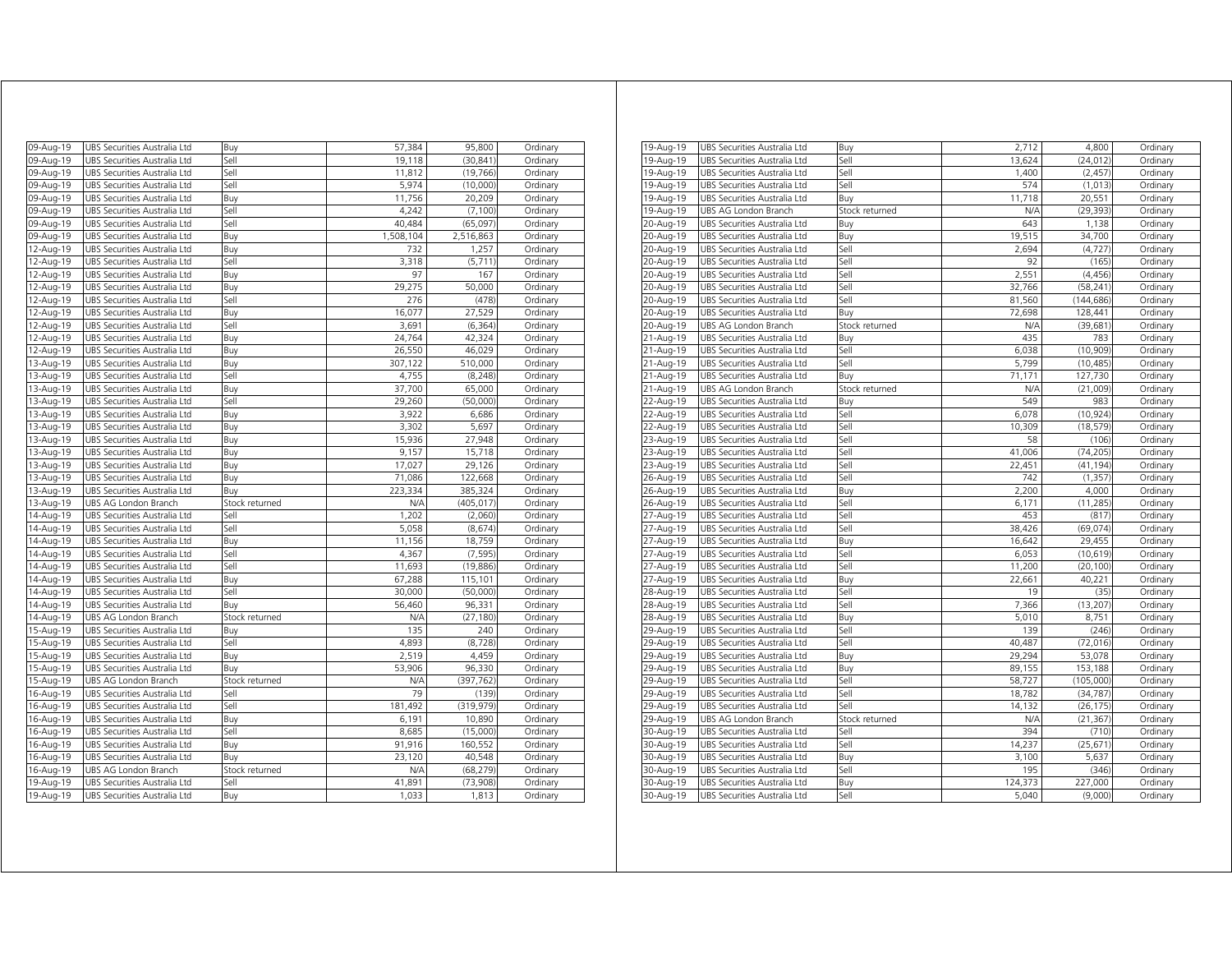| 30-Aug-19 | UBS Securities Australia Ltd | Sell           | 14,919  | (26, 958)  | Ordinary |
|-----------|------------------------------|----------------|---------|------------|----------|
| 30-Aug-19 | UBS Securities Australia Ltd | Sell           | 40,603  | (73, 596)  | Ordinary |
| 30-Aug-19 | UBS Securities Australia Ltd | Sell           | 48      | (87)       | Ordinary |
| 30-Aug-19 | UBS Securities Australia Ltd | Sell           | 7,763   | (14, 182)  | Ordinary |
| 30-Aug-19 | UBS Securities Australia Ltd | Sell           | 17,454  | (31, 770)  | Ordinary |
| 30-Aug-19 | UBS Securities Australia Ltd | Sell           | 904     | (1,643)    | Ordinary |
| 30-Aug-19 | UBS Securities Australia Ltd | Sell           | 35,089  | (64, 101)  | Ordinary |
| 30-Aug-19 | UBS AG London Branch         | Stock returned | N/A     | (55, 210)  | Ordinary |
| 02-Sep-19 | UBS Securities Australia Ltd | Buy            | 132,079 | 213,306    | Ordinary |
| 02-Sep-19 | UBS Securities Australia Ltd | Sell           | 14,783  | (23, 465)  | Ordinary |
| 02-Sep-19 | UBS Securities Australia Ltd | Buy            | 8,253   | 13,100     | Ordinary |
| 02-Sep-19 | UBS Securities Australia Ltd | Sell           | 97,154  | (156, 222) | Ordinary |
| 02-Sep-19 | UBS Securities Australia Ltd | Buy            | 31.941  | 52,500     | Ordinary |
| 02-Sep-19 | UBS Securities Australia Ltd | Sell           | 132,933 | (216, 751) | Ordinary |
| 03-Sep-19 | UBS Securities Australia Ltd | Buy            | 21,646  | 34,380     | Ordinary |
| 03-Sep-19 | UBS Securities Australia Ltd | Buy            | 14,954  | 23,594     | Ordinary |
| 03-Sep-19 | UBS Securities Australia Ltd | Buy            | 102,383 | 163,603    | Ordinary |
| 03-Sep-19 | UBS Securities Australia Ltd | Buy            | 38,108  | 60,847     | Ordinary |
| 03-Sep-19 | UBS Securities Australia Ltd | Sell           | 27,705  | (43, 921)  | Ordinary |
| 03-Sep-19 | UBS Securities Australia Ltd | Buy            | 66,908  | 106,220    | Ordinary |
| 03-Sep-19 | UBS Securities Australia Ltd | Buy            | 10,449  | 16,260     | Ordinary |
| 03-Sep-19 | UBS Securities Australia Ltd | Buy            | 18,358  | 29,135     | Ordinary |
| 03-Sep-19 | UBS Securities Australia Ltd | Buy            | 565     | 901        | Ordinary |
| 04-Sep-19 | UBS Securities Australia Ltd | Buy            | 28,752  | 45,200     | Ordinary |
| 04-Sep-19 | UBS Securities Australia Ltd | Sell           | 32,349  | (52, 269)  | Ordinary |
| 04-Sep-19 | UBS Securities Australia Ltd | Buy            | 20,161  | 32,222     | Ordinary |
| 04-Sep-19 | UBS Securities Australia Ltd | Buy            | 6       | 10         | Ordinary |
| 04-Sep-19 | UBS Securities Australia Ltd | Buy            | 1,399   | 2,186      | Ordinary |
| 04-Sep-19 | UBS Securities Australia Ltd | Sell           | 34.739  | (55, 502)  | Ordinary |
| 04-Sep-19 | UBS Securities Australia Ltd | Buy            | 400,524 | 652,638    | Ordinary |
| 05-Sep-19 | UBS Securities Australia Ltd | Sell           | 181     | (284)      | Ordinary |
| 05-Sep-19 | UBS Securities Australia Ltd | Buy            | 15,136  | 23,376     | Ordinary |
| 05-Sep-19 | UBS Securities Australia Ltd | Buy            | 23,253  | 36,700     | Ordinary |
| 05-Sep-19 | UBS Securities Australia Ltd | Buy            | 810     | 1,200      | Ordinary |
| 05-Sep-19 | UBS Securities Australia Ltd | Buy            | 81,720  | 122,592    | Ordinary |
| 05-Sep-19 | UBS Securities Australia Ltd | Buy            | 26,408  | 40,318     | Ordinary |
| 05-Sep-19 | UBS Securities Australia Ltd | Buy            | 1,017   | 1,552      | Ordinary |
| 05-Sep-19 | UBS Securities Australia Ltd | Buy            | 70,992  | 109,623    | Ordinary |
| 05-Sep-19 | UBS Securities Australia Ltd | Buy            | 5       | 7          | Ordinary |
| 06-Sep-19 | UBS Securities Australia Ltd | Sell           | 7,048   | (10, 584)  | Ordinary |
| 06-Sep-19 | UBS Securities Australia Ltd | Sell           | 792     | (1, 200)   | Ordinary |
| 06-Sep-19 | UBS Securities Australia Ltd | Buy            | 1       | 2          | Ordinary |
| 06-Sep-19 | UBS Securities Australia Ltd | Sell           | 37,766  | (57, 448)  | Ordinary |
| 09-Sep-19 | UBS Securities Australia Ltd | Buy            | 17      | 26         | Ordinary |
| 09-Sep-19 | UBS Securities Australia Ltd | Sell           | 157,171 | (239, 956) | Ordinary |
| 09-Sep-19 | UBS Securities Australia Ltd | Buy            | 8,619   | 13,159     | Ordinary |
| 09-Sep-19 | UBS Securities Australia Ltd | Buy            | 3,594   | 5,487      | Ordinary |
| 09-Sep-19 | UBS Securities Australia Ltd | Buy            | 1,229   | 1,905      | Ordinary |
| 09-Sep-19 | UBS Securities Australia Ltd | Sell           | 2,817   | (4,300)    | Ordinary |
| 09-Sep-19 | UBS Securities Australia Ltd | Sell           | 11,123  | (17,089)   | Ordinary |
| 09-Sep-19 | UBS Securities Australia Ltd | Sell           | 4,721   | (7, 336)   | Ordinary |
| 09-Sep-19 | UBS Securities Australia Ltd | Sell           | 7,320   | (11, 176)  | Ordinary |

| 09-Sep-19 | UBS Securities Australia Ltd | Sell           | 38,534  | (59, 220)  | Ordinary |
|-----------|------------------------------|----------------|---------|------------|----------|
| 09-Sep-19 | UBS Securities Australia Ltd | Sell           | 10.746  | (16, 409)  | Ordinary |
| 10-Sep-19 | UBS Securities Australia Ltd | Buy            | 145     | 206        | Ordinary |
| 10-Sep-19 | UBS Securities Australia Ltd | Sell           | 30,059  | (42, 985)  | Ordinary |
| 10-Sep-19 | UBS Securities Australia Ltd | Buy            | 2,663   | 3,791      | Ordinary |
| 10-Sep-19 | UBS Securities Australia Ltd | Buy            | 210,961 | 300,129    | Ordinary |
| 10-Sep-19 | UBS Securities Australia Ltd | Sell           | 6,460   | (9,500)    | Ordinary |
| 10-Sep-19 | UBS Securities Australia Ltd | Buy            | 13,031  | 18,818     | Ordinary |
| 10-Sep-19 | UBS Securities Australia Ltd | Buy            | 127,575 | 181,602    | Ordinary |
| 10-Sep-19 | UBS Securities Australia Ltd | Buy            | 21,509  | 30,579     | Ordinary |
| 10-Sep-19 | UBS Securities Australia Ltd | Buy            | 82      | 118        | Ordinary |
| 10-Sep-19 | UBS Securities Australia Ltd | Buy            | 33,999  | 48,294     | Ordinary |
| 10-Sep-19 | UBS Securities Australia Ltd | Buy            | 17,842  | 25,294     | Ordinary |
| 10-Sep-19 | UBS Securities Australia Ltd | Sell           | 121,589 | (173, 723) | Ordinary |
| 10-Sep-19 | UBS Securities Australia Ltd | Sell           | 10,497  | (14, 944)  | Ordinary |
| 10-Sep-19 | UBS Securities Australia Ltd | Buy            | 325,742 | 483,512    | Ordinary |
| 11-Sep-19 | UBS Securities Australia Ltd | Buy            | 294     | 420        | Ordinary |
| 11-Sep-19 | UBS Securities Australia Ltd | Sell           | 15,437  | (22, 113)  | Ordinary |
| 11-Sep-19 | UBS Securities Australia Ltd | Buy            | 7,903   | 11,334     | Ordinary |
| 11-Sep-19 | UBS Securities Australia Ltd | Sell           | 35,553  | (50,082)   | Ordinary |
| 11-Sep-19 | UBS Securities Australia Ltd | Buy            | 7,981   | 11,265     | Ordinary |
| 11-Sep-19 | UBS Securities Australia Ltd | Sell           | 1,750   | (2,500)    | Ordinary |
| 11-Sep-19 | UBS Securities Australia Ltd | Buy            | 60,982  | 86,795     | Ordinary |
| 11-Sep-19 | UBS Securities Australia Ltd | Buy            | 17,169  | 24,437     | Ordinary |
| 11-Sep-19 | UBS Securities Australia Ltd | Buy            | 27,752  | 39,908     | Ordinary |
| 11-Sep-19 | UBS Securities Australia Ltd | Buy            | 21,561  | 30,793     | Ordinary |
| 12-Sep-19 | UBS Securities Australia Ltd | Sell           | 1,736   | (2,487)    | Ordinary |
| 12-Sep-19 | UBS Securities Australia Ltd | Sell           | 12,431  | (17, 799)  | Ordinary |
| 12-Sep-19 | UBS Securities Australia Ltd | Buy            | 666     | 955        | Ordinary |
| 12-Sep-19 | UBS Securities Australia Ltd | Buy            | 30,596  | 43,708     | Ordinary |
| 12-Sep-19 | UBS Securities Australia Ltd | Buy            | 18,248  | 26,065     | Ordinary |
| 12-Sep-19 | UBS Securities Australia Ltd | Buy            | 19,982  | 28,631     | Ordinary |
| 12-Sep-19 | UBS Securities Australia Ltd | Buy            | 5,975   | 8,565      | Ordinary |
| 12-Sep-19 | UBS Securities Australia Ltd | Buy            | 261     | 372        | Ordinary |
| 12-Sep-19 | UBS Securities Australia Ltd | Buy            | 17,243  | 24,707     | Ordinary |
| 12-Sep-19 | UBS Securities Australia Ltd | Buy            | 35,616  | 50,873     | Ordinary |
| 12-Sep-19 | UBS Securities Australia Ltd | Buy            | 6,048   | 8,608      | Ordinary |
| 12-Sep-19 | UBS Securities Australia Ltd | Buy            | 145,846 | 208,322    | Ordinary |
| 12-Sep-19 | UBS AG London Branch         | Stock returned | N/A     | (728, 183) | Ordinary |
| 13-Sep-19 | UBS Securities Australia Ltd | Buy            | 125     | 173        | Ordinary |
| 13-Sep-19 | UBS Securities Australia Ltd | Sell           | 16,502  | (22, 967)  | Ordinary |
| 13-Sep-19 | UBS Securities Australia Ltd | Buy            | 46,924  | 65,000     | Ordinary |
| 13-Sep-19 | UBS Securities Australia Ltd | Buy            | 1,456   | 2,001      | Ordinary |
| 13-Sep-19 | UBS Securities Australia Ltd | Buy            | 3,759   | 5,271      | Ordinary |
| 13-Sep-19 | UBS Securities Australia Ltd | Sell           | 14,078  | (19, 567)  | Ordinary |
| 13-Sep-19 | UBS Securities Australia Ltd | Buy            | 165,314 | 228,240    | Ordinary |
| 13-Sep-19 | UBS AG London Branch         | Stock returned | N/A     | (888,691   | Ordinary |
| 16-Sep-19 | UBS Securities Australia Ltd | Buy            | 175     | 237        | Ordinary |
| 16-Sep-19 | UBS Securities Australia Ltd | Buy            | 40,134  | 54,761     | Ordinary |
| 16-Sep-19 | UBS Securities Australia Ltd | Buy            | 14,820  | 20,302     | Ordinary |
| 16-Sep-19 | UBS Securities Australia Ltd | Buy            | 23,785  | 32,269     | Ordinary |
| 16-Sep-19 | UBS Securities Australia Ltd | Buy            | 43,961  | 60,287     | Ordinary |
|           |                              |                |         |            |          |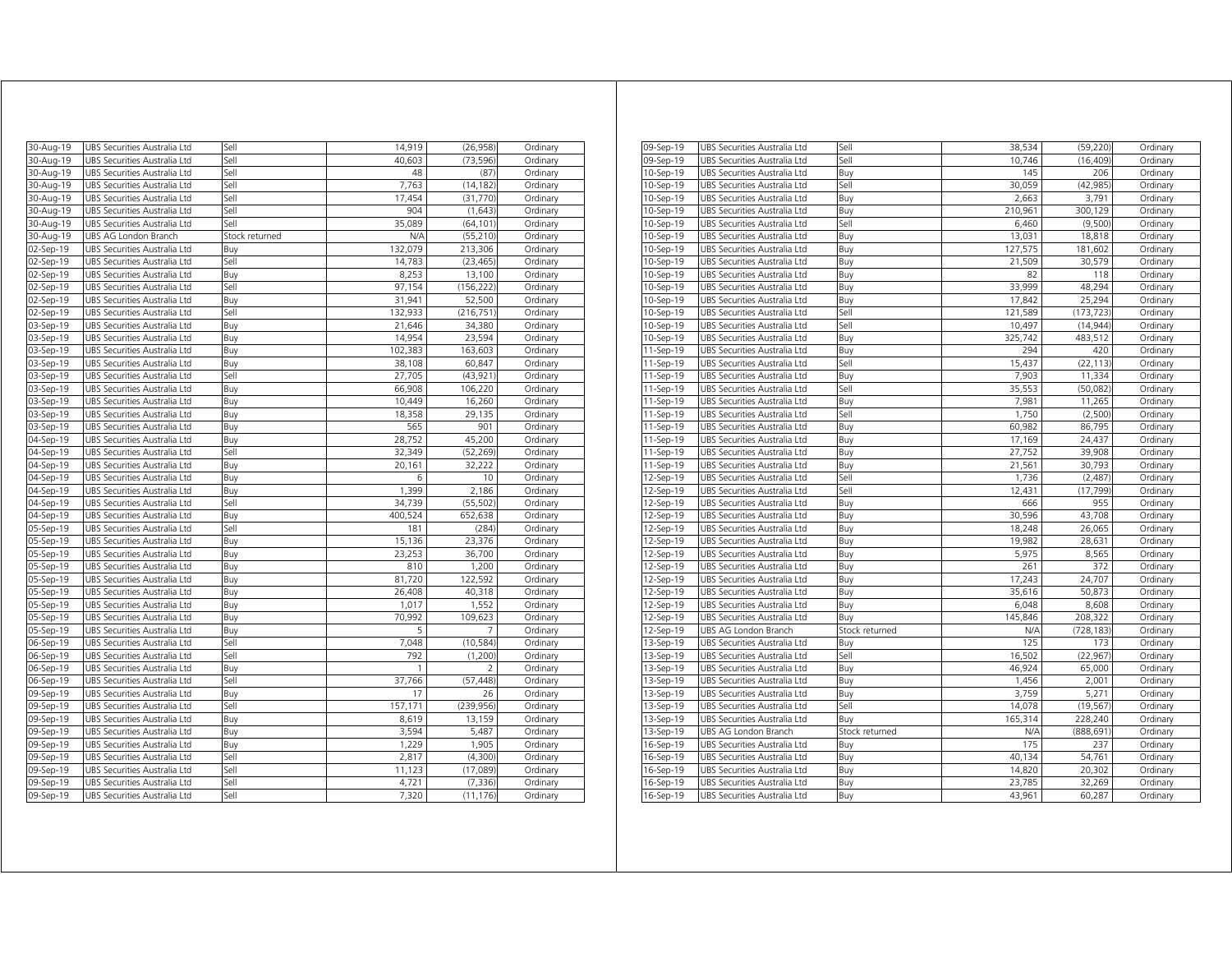| 16-Sep-19 | UBS Securities Australia Ltd | Buy            | 118,271   | 161,088       | Ordinary |
|-----------|------------------------------|----------------|-----------|---------------|----------|
| 16-Sep-19 | UBS Securities Australia Ltd | Buy            | 27,613    | 37,380        | Ordinary |
| 16-Sep-19 | UBS Securities Australia Ltd | Buy            | 63,506    | 86,567        | Ordinary |
| 16-Sep-19 | UBS Securities Australia Ltd | Buy            | 9,830     | 13,110        | Ordinary |
| 17-Sep-19 | UBS Securities Australia Ltd | Buy            | 254       | 345           | Ordinary |
| 17-Sep-19 | UBS Securities Australia Ltd | Buy            | 1,307     | 1,790         | Ordinary |
| 17-Sep-19 | UBS Securities Australia Ltd | Buy            | 6,535     | 8,975         | Ordinary |
| 17-Sep-19 | UBS Securities Australia Ltd | Buy            | 16,142    | 21,772        | Ordinary |
| 17-Sep-19 | UBS Securities Australia Ltd | Buy            | 28,523    | 38,660        | Ordinary |
| 17-Sep-19 | UBS Securities Australia Ltd | Buy            | 34,854    | 47,401        | Ordinary |
| 17-Sep-19 | UBS Securities Australia Ltd | Buy            | 20,856    | 28,275        | Ordinary |
| 17-Sep-19 | UBS Securities Australia Ltd | Buy            | 30,310    | 41,138        | Ordinary |
| 17-Sep-19 | UBS Securities Australia Ltd | Buy            | 3,686     | 5,046         | Ordinary |
| 17-Sep-19 | UBS AG London Branch         | Stock returned | N/A       | (915,081)     | Ordinary |
| 18-Sep-19 | UBS Securities Australia Ltd | Buy            | 209       | 291           | Ordinary |
| 18-Sep-19 | UBS Securities Australia Ltd | Buy            | 16,188    | 22,800        | Ordinary |
| 18-Sep-19 | UBS Securities Australia Ltd | Buy            | 8,250     | 11,497        | Ordinary |
| 18-Sep-19 | UBS Securities Australia Ltd | Buy            | 31,725    | 44,689        | Ordinary |
| 18-Sep-19 | UBS Securities Australia Ltd | Buy            | 35,530    | 49,776        | Ordinary |
| 18-Sep-19 | UBS Securities Australia Ltd | Buy            | 2,591     | 3,618         | Ordinary |
| 18-Sep-19 | UBS Securities Australia Ltd | Buy            | 8,297     | 11,613        | Ordinary |
| 18-Sep-19 | UBS Securities Australia Ltd | Buy            | 23,063    | 32,005        | Ordinary |
| 18-Sep-19 | UBS AG London Branch         | Stock returned | N/A       | (402, 179)    | Ordinary |
| 19-Sep-19 | UBS Securities Australia Ltd | Sell           | 3,770     | (5,200)       | Ordinary |
| 19-Sep-19 | UBS Securities Australia Ltd | Buy            | 12.030    | 16,604        | Ordinary |
| 19-Sep-19 | UBS Securities Australia Ltd | Buy            | 61,192    | 84,895        | Ordinary |
| 19-Sep-19 | UBS Securities Australia Ltd | Buy            | 6,480     | 8,962         | Ordinary |
| 19-Sep-19 | UBS Securities Australia Ltd | Buy            | 7,242     | 9,989         | Ordinary |
| 19-Sep-19 | UBS Securities Australia Ltd | Buv            | 17.052    | 23,458        | Ordinary |
| 19-Sep-19 | UBS Securities Australia Ltd | Buy            | 37,848    | 52,054        | Ordinary |
| 19-Sep-19 | UBS Securities Australia Ltd | Buy            | 16,483    | 22,654        | Ordinary |
| 19-Sep-19 | UBS Securities Australia Ltd | Buy            | 24,091    | 32,997        | Ordinary |
| 19-Sep-19 | UBS AG London Branch         | Stock returned | N/A       | (2, 150, 550) | Ordinary |
| 20-Sep-19 | UBS Securities Australia Ltd | Buy            | 1,850     | 2,500         | Ordinary |
| 20-Sep-19 | UBS Securities Australia Ltd | Buy            | 7,150     | 9,672         | Ordinary |
| 20-Sep-19 | UBS Securities Australia Ltd | Buy            | 3,456     | 4,645         | Ordinary |
| 20-Sep-19 | UBS Securities Australia Ltd | Buy            | 19,857    | 26,809        | Ordinary |
| 20-Sep-19 | UBS Securities Australia Ltd | Buy            | 80,179    | 108,394       | Ordinary |
| 20-Sep-19 | UBS Securities Australia Ltd | Buy            | 6,746     | 9,078         | Ordinary |
| 20-Sep-19 | UBS Securities Australia Ltd | Buy            | 1,240     | 1,675         | Ordinary |
| 20-Sep-19 | UBS Securities Australia Ltd | Buy            | 2,364     | 3,194         | Ordinary |
| 20-Sep-19 | UBS Securities Australia Ltd | Sell           | 111,725   | (151, 020)    | Ordinary |
| 20-Sep-19 | <b>UBS Asset Management</b>  | Buy            | 2,716,506 | 3,670,146     | Ordinary |
| 23-Sep-19 | UBS Securities Australia Ltd | Buy            | 3,426     | 4,646         | Ordinary |
| 23-Sep-19 | UBS Securities Australia Ltd | Buy            | 995       | 1,345         | Ordinary |
| 23-Sep-19 | UBS Securities Australia Ltd | Buy            | 3,307     | 4,416         | Ordinary |
| 23-Sep-19 | UBS Securities Australia Ltd | Sell           | 1,850     | (2,500)       | Ordinary |
| 23-Sep-19 | UBS Securities Australia Ltd | Buy            | 18,772    | 25,296        | Ordinary |
| 23-Sep-19 | UBS Securities Australia Ltd | Buy            | 27,379    | 37,028        | Ordinary |
| 23-Sep-19 | UBS Securities Australia Ltd | Buy            | 11,945    | 16,112        | Ordinary |
| 23-Sep-19 | UBS Securities Australia Ltd | Buy            | 369       | 500           | Ordinary |
| 24-Sep-19 | UBS Securities Australia Ltd | Buy            | 115       | 155           | Ordinary |

| 24-Sep-19     | UBS Securities Australia Ltd | Buy            | 13,283    | 17,950      | Ordinary |
|---------------|------------------------------|----------------|-----------|-------------|----------|
| 24-Sep-19     | UBS Securities Australia Ltd | Buy            | 16,334    | 22,014      | Ordinary |
| 24-Sep-19     | UBS Securities Australia Ltd |                | 1,141     | 1,542       | Ordinary |
|               |                              | Buy            |           |             |          |
| 24-Sep-19     | UBS Securities Australia Ltd | Buy            | 11,524    | 15,579      | Ordinary |
| 24-Sep-19     | UBS Securities Australia Ltd | Buy            | 2.376     | 3.200       | Ordinary |
| 24-Sep-19     | UBS Securities Australia Ltd | Buy            | 24,077    | 32,374      | Ordinary |
| 25-Sep-19     | UBS Securities Australia Ltd | Sell           | 44,008    | (60, 911)   | Ordinary |
| 25-Sep-19     | UBS Securities Australia Ltd | Sell           | 3,650     | (5,000)     | Ordinary |
| 25-Sep-19     | UBS Securities Australia Ltd | Sell           | 186,790   | (258, 891)  | Ordinary |
| 25-Sep-19     | UBS Securities Australia Ltd | Sell           | 90,460    | (125, 622)  | Ordinary |
| 25-Sep-19     | UBS Securities Australia Ltd | Sell           | 83        | (116)       | Ordinary |
| 25-Sep-19     | UBS Securities Australia Ltd | Sell           | 29,227    | (40, 537)   | Ordinary |
| 26-Sep-19     | UBS Securities Australia Ltd | Sell           | 7,354     | (10, 285)   | Ordinary |
| $26 - Sep-19$ | UBS Securities Australia Ltd | Buy            | 2.850     | 4,100       | Ordinary |
| 26-Sep-19     | UBS Securities Australia Ltd | Sell           | 24,500    | (35,000)    | Ordinary |
| 26-Sep-19     | UBS Securities Australia Ltd | Sell           | 3,716     | (5, 197)    | Ordinary |
| 26-Sep-19     | UBS Securities Australia Ltd | Sell           | 23,821    | (33, 664)   | Ordinary |
| 26-Sep-19     | UBS Securities Australia Ltd | Sell           | 7,134     | (10, 213)   | Ordinary |
| 26-Sep-19     | UBS Securities Australia Ltd | Sell           | 12,695    | (18, 280)   | Ordinary |
| 27-Sep-19     | UBS Securities Australia Ltd | Sell           | 1,135     | (1,645)     | Ordinary |
| 27-Sep-19     | UBS Securities Australia Ltd | Sell           | 7,724     | (11,058)    | Ordinary |
| 27-Sep-19     | UBS Securities Australia Ltd | Sell           | 3,554     | (5,056)     | Ordinary |
| 27-Sep-19     | UBS Securities Australia Ltd | Sell           | 1,750,000 | (2,500,000) | Ordinary |
| 27-Sep-19     | UBS Securities Australia Ltd | Sell           | 20,435    | (29, 273)   | Ordinary |
| 30-Sep-19     | UBS Securities Australia Ltd | Sell           | 29,060    | (42, 798)   | Ordinary |
| 30-Sep-19     | UBS Securities Australia Ltd | Sell           | 66,353    | (97, 750)   | Ordinary |
| 30-Sep-19     | UBS Securities Australia Ltd | Sell           | 17,102    | (25, 224)   | Ordinary |
| 30-Sep-19     | UBS Securities Australia Ltd | Sell           | 6,906     | (10, 230)   | Ordinary |
| 30-Sep-19     | UBS Securities Australia Ltd | Sell           | 23,145    | (34, 320)   | Ordinary |
| 30-Sep-19     | UBS Securities Australia Ltd | Buy            | 22,005    | 32,110      | Ordinary |
| 30-Sep-19     | UBS Securities Australia Ltd | Sell           | 23,111    | (33,997)    | Ordinary |
| 01-Oct-19     | UBS Securities Australia Ltd | Buv            | 32,102    | 46,545      | Ordinary |
| 01-Oct-19     | UBS Securities Australia Ltd | Sell           | 60,859    | (89, 776)   | Ordinary |
| 01-Oct-19     | UBS Securities Australia Ltd | Sell           | 17,151    | (25, 568)   | Ordinary |
| 01-Oct-19     | UBS Securities Australia Ltd | Sell           | 1,899     | (2, 812)    | Ordinary |
| 01-Oct-19     | UBS Securities Australia Ltd | Sell           | 1,157     | (1,653)     | Ordinary |
| 02-Oct-19     | UBS Securities Australia Ltd | Sell           | 27,694    | (42, 996)   | Ordinary |
| 02-Oct-19     | UBS Securities Australia Ltd | Buy            | 13,960    | 21,300      | Ordinary |
| 02-Oct-19     | UBS Securities Australia Ltd | Buy            | 17,376    | 26,145      | Ordinary |
| 02-Oct-19     | UBS Securities Australia Ltd | Sell           | 33,730    | (51, 426)   | Ordinary |
| 02-Oct-19     | UBS Securities Australia Ltd | Sell           | 79,801    | (124, 670)  | Ordinary |
| 02-Oct-19     | UBS Securities Australia Ltd | Sell           | 7,494     | (11, 566)   | Ordinary |
| 03-Oct-19     | UBS Securities Australia Ltd | Sell           | 633       | (959)       | Ordinary |
| 03-Oct-19     | UBS Securities Australia Ltd | Sell           | 38,950    | (60, 416)   | Ordinary |
| 03-Oct-19     | UBS Securities Australia Ltd | Sell           | 684       | (1,062)     | Ordinary |
| 03-Oct-19     | UBS Securities Australia Ltd | Sell           | 1,346     | (2,044)     | Ordinary |
| 03-Oct-19     | UBS AG London Branch         | Stock returned | N/A       | (2,069,900) | Ordinary |
| 03-Oct-19     | UBS AG London Branch         | Stock returned | N/A       | (163, 875)  | Ordinary |
| 03-Oct-19     | UBS AG London Branch         | Stock returned | N/A       | (1,948,787) | Ordinary |
| 04-Oct-19     | UBS Securities Australia Ltd | Sell           | 79        | (118)       | Ordinary |
| 04-Oct-19     | UBS Securities Australia Ltd | Sell           | 18,095    | (27, 076)   | Ordinary |
| 04-Oct-19     | UBS Securities Australia Ltd | Buy            | 33,750    | 50,000      | Ordinary |
|               |                              |                |           |             |          |